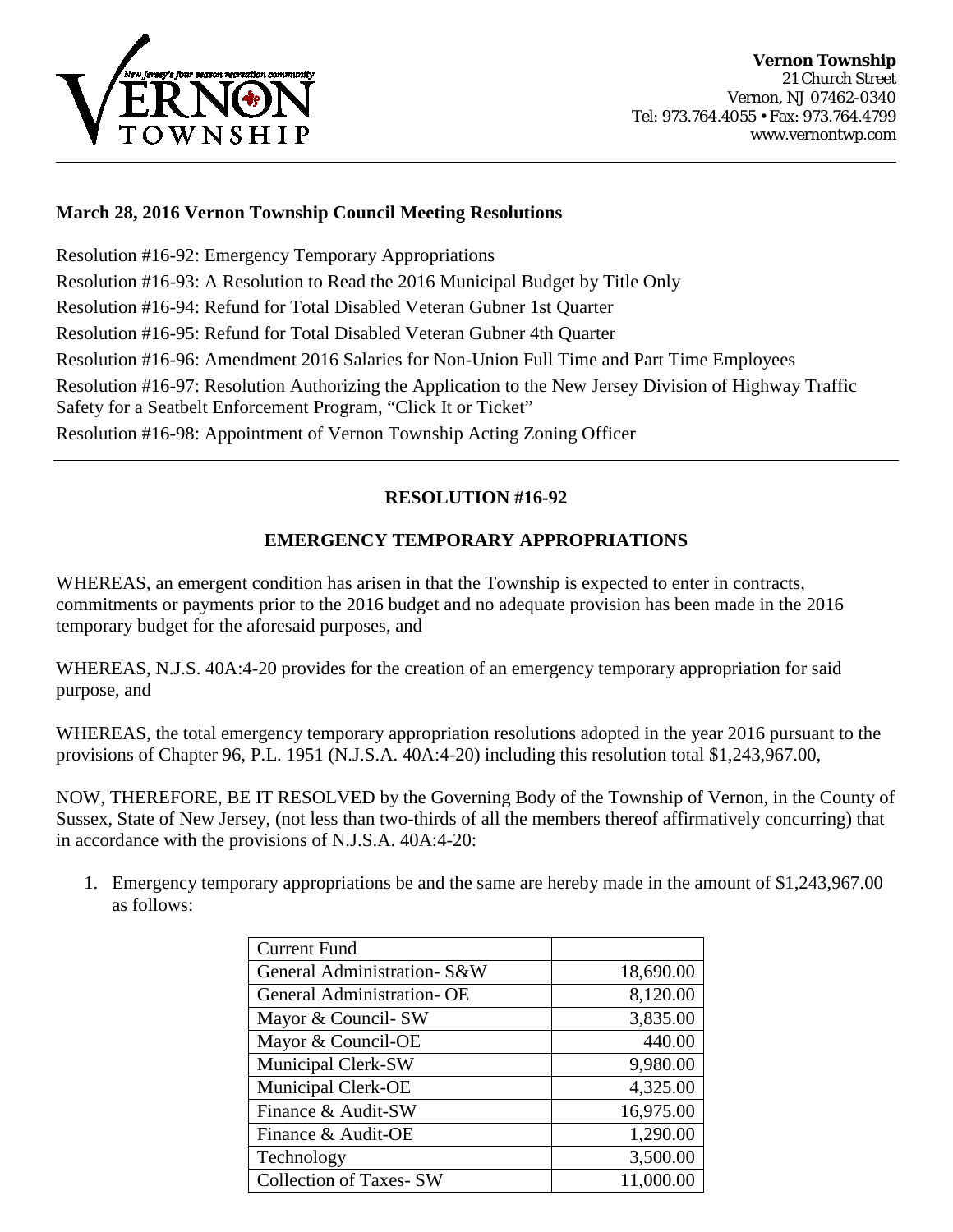| <b>Collection of Taxes-OE</b>             | 2,880.00   |
|-------------------------------------------|------------|
| <b>Assessment of Taxes-SW</b>             | 15,245.00  |
| <b>Assessment of Taxes-OE</b>             | 5,510.00   |
| <b>Legal Services</b>                     | 21,335.00  |
| Engineering                               | 2,085.00   |
| <b>Environmental Commission</b>           | 135.00     |
| <b>Economic Development Commission</b>    | 500.00     |
| <b>Historical Preservation Commission</b> | 170.00     |
| <b>Beautification Committee</b>           | 250.00     |
| Land Use-SW                               | 9,860.00   |
| Land Use-OE                               | 5,100.00   |
| Group Insurance-OE                        | 292,000.00 |
| Worker's Comp Insurance-OE                | 5,000.00   |
| Other Insurance-OE                        | 10,000.00  |
| Police SW                                 | 299,310.00 |
| Police OE                                 | 11,035.00  |
| Dispatch SW                               | 33,940.00  |
| Dispatch OE                               | 875.00     |
| <b>Fire Prevention SW</b>                 | 6,860.00   |
| Fire Prevention OE                        | 945.00     |
| <b>Volunteer Emergency Services</b>       | 28,542.00  |
| <b>Municipal Court SW</b>                 | 15,507.00  |
| Municipal Court OE                        | 570.00     |
| Prosecutor                                | 2,250.00   |
| Recycling-SW                              | 1,920.00   |
| Recycling-OE                              | 417.00     |
| Road Repairs- SW                          | 110,000.00 |
| Road Repairs- OE                          | 45,310.00  |
| Fleet Management- SW                      | 16,809.00  |
| Fleet Management- OE                      | 15,000.00  |
| Building & Grounds- SW                    | 3,715.00   |
| Building & Grounds- OE                    | 6,690.00   |
| Maintenance of Parks- SW                  | 12,915.00  |
| Maintenance of Parks- OE                  | 2,080.00   |
| <b>Animal Control SW</b>                  | 34,000.00  |
| Animal Control OE                         | 1,095.00   |
| <b>Community Affairs SW</b>               | 2,880.00   |
| <b>Community Affairs OE</b>               | 4,765.00   |
| Senior Citizens SW                        | 1,320.00   |
| Senior Citizens OE                        | 14,000.00  |
| <b>Building Department SW</b>             | 32,000.00  |
| <b>Building Department OE</b>             | 865.00     |
| <b>Utilities</b>                          | 38,542.00  |
| <b>Social Security</b>                    | 50,750.00  |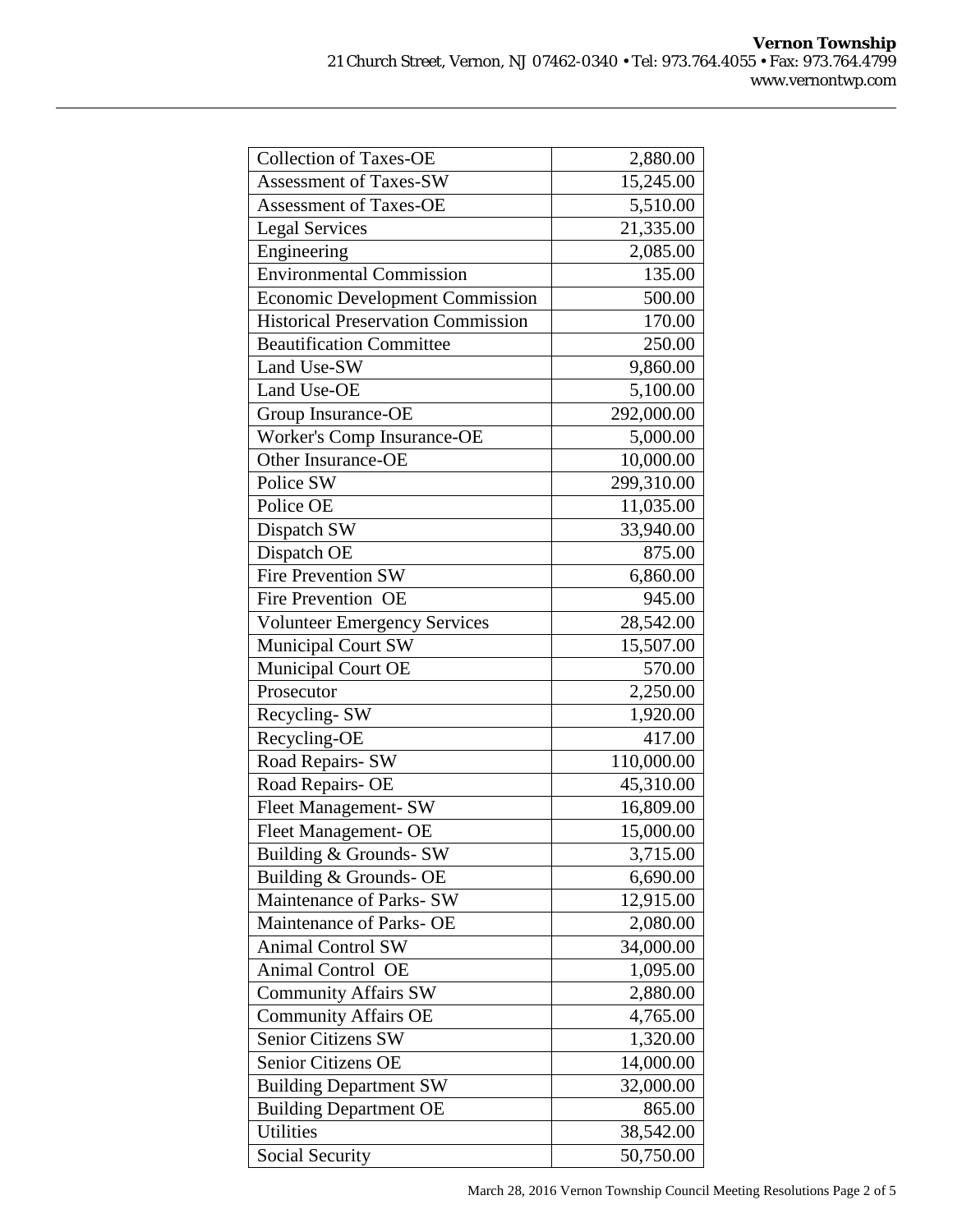| Defined Contribution Retirement Plan | 835.00       |
|--------------------------------------|--------------|
|                                      |              |
| Totals                               | 1,243,967.00 |

2. Said emergency temporary appropriations will be provided for in the 2016 budget.

3. That one certified copy of this resolution be filed with the Director, Division of Local Government Services.

### **RESOLUTION #16-93**

### **A RESOLUTION TO READ THE 2016 MUNICIPAL BUDGET BY TITLE ONLY**

WHEREAS, N.J.S.A. 40A:4-8 provides that the budget may be read by title only at the time of the public hearing if a resolution is passed by not less than a majority of the full governing body, as well as posting of same; and

WHEREAS, the conditions required by N.J.S.A. 40A:4-8 have been satisfied for the 2016 Municipal Budget by Township Officials.

NOW, THEREFORE BE IT RESOLVED, by the Township Council of Vernon, New Jersey that the 2016 Municipal Budget shall be read by title only at the Public Hearing (tentatively scheduled on April 25, 2016).

This Resolution shall take effect immediately upon adoption according to law.

#### **RESOLUTION #16-94**

### **REFUND FOR TOTAL DISABLED VETERAN Gubner 1st Quarter**

**WHEREAS,** The Department of Veterans Affairs on September 25, 2015 awarded Michael Gubner a 100% permanent and totally disabled Veteran; and

**WHEREAS,** the law exempts said property from taxation.

**NOW, THEREFORE, BE IT RESOLVED,** the Council of the Township of Vernon that they authorize the Tax Collector to refund the 2016 1<sup>st</sup> quarter property tax payment in the amount of \$1,194.56 to Michael Gubner.

**BE IT FURTHER RESOLVED,** that a certified copy of this Resolution be forwarded to the Township Treasurer and Tax Collector.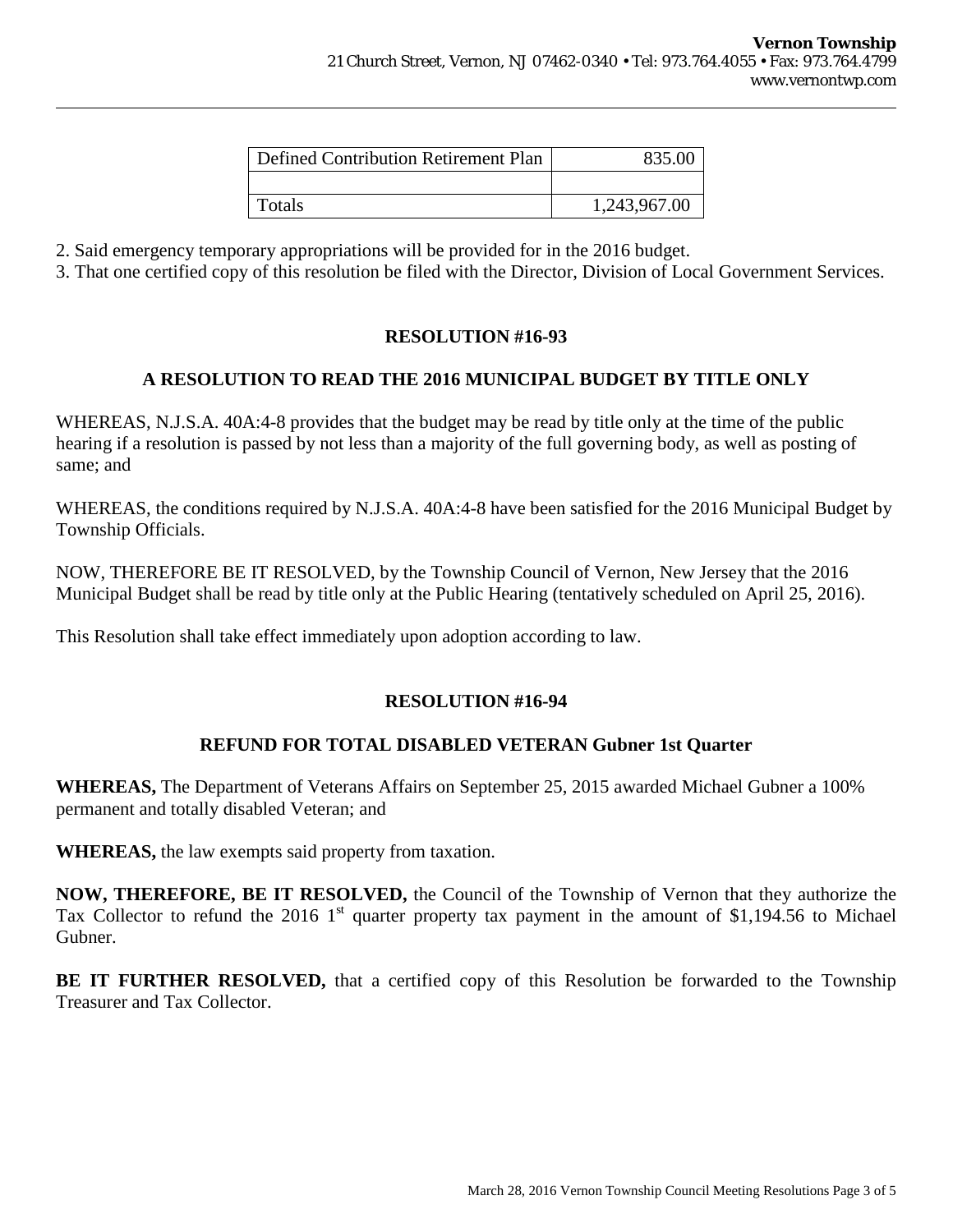# **RESOLUTION #16-95**

# **REFUND FOR TOTAL DISABLED VETERAN Gubner 4th quarter**

**WHEREAS,** the Department Of Veterans Affairs on September 25, 2015 awarded Michael Gubner a 100% permanent and totally disabled Veteran; and

**WHEREAS,** the law exempts said property from taxation.

**NOW, THEREFORE, BE IT RESOLVED,** the Council of the Township of Vernon authorizes the Tax Collector to refund the 2015  $4<sup>th</sup>$  quarter property tax payment in the amount of \$1,182.98 to Michael Gubner.

**BE IT FURTHER RESOLVED,** that a certified copy of this Resolution be forwarded to the Township Treasurer and Tax Collector.

### **RESOLUTION #16-96**

### **AMENDMENT 2016 SALARIES FOR NON-UNION FULL TIME AND PART TIME EMPLOYEES**

**WHEREAS,** Ordinance #16-03, Ordinance #15-20 and Ordinance #14-04 amended salary ranges for non-union full time and part time employees; and

**WHEREAS,** Resolution 16-86 established salaries for various positions.

**NOW, THEREFORE, BE IT RESOLVED,** by the Township Council of the Township of Vernon, County of Sussex, State of New Jersey that the Resolution 16-86 is amended to correct the following titles retroactive to January 1, 2016.

| Position                                                | 2016 Base Salary  |
|---------------------------------------------------------|-------------------|
| Ordinance 16-03                                         |                   |
| Public Safety Tele-Communicator (part-time)             | $$19.66$ per hour |
| Sr. Police Records Clerk (Records Support Technician 3) | \$56,241.94       |

### **RESOLUTION #16-97**

# **RESOLUTION AUTHORIZING THE APPLICATION TO THE NEW JERSEY DIVISION OF HIGHWAY TRAFFIC SAFETY FOR A SEATBELT ENFORCEMENT PROGRAM,** *"CLICK IT OR TICKET"*

**WHEREAS,** the most effective device for preventing deaths and injuries in motor vehicle crashes remains the seat belt; and

**WHEREAS,** when used consistently, seat belts save lives and reduce serious injuries and according to NHTSA, seat belt use saved more than 12,000 lives nationally in 2012 alone; and